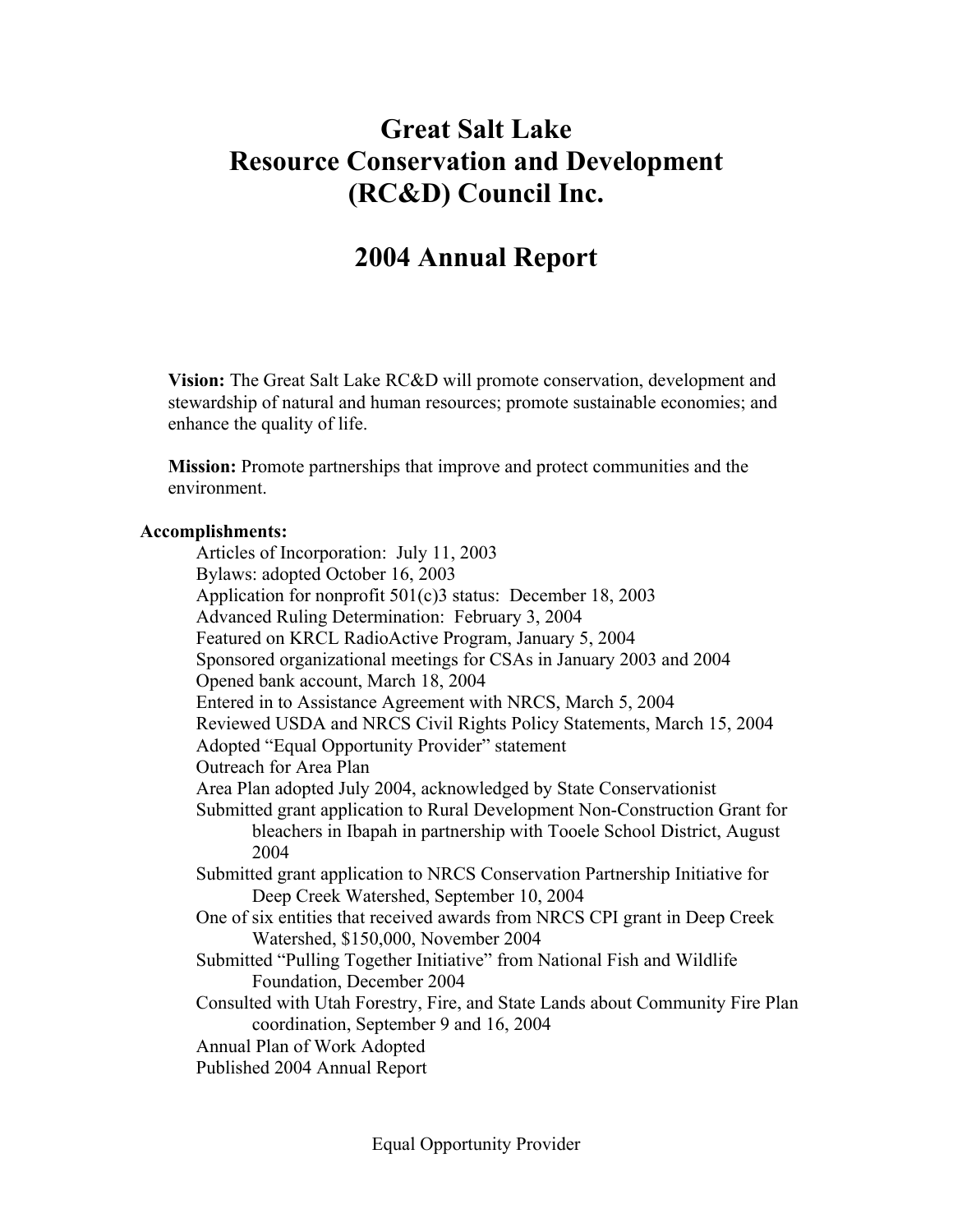## **Projects:**

Community Supported Agriculture (CSA) links farmers with local customers or shareholders along the Wasatch Front. Farmers are able to reduce their marketing risk and obtain a price closer to retail rather than wholesale, CSA allows them to take control of prices thus increasing the viability of their operations. Consumers have a unique opportunity to interact directly with the people and places where their food is grown. A diverse offering food challenges shareholders to eat a more balanced and healthful diet while allowing them to directly support farmers and farms in their community.

 The Great Salt Lake RC&D Council sponsored this second annual workshop in January 2004 in Salt Lake City and Ogden. Farmers and local customers came together to share their interests and concerns. Over 125 people attended these two sessions.

 Cooperative Weed Management Associations in Weber River Basin & Bonneville were sponsored, in part, by the Great Salt Lake RC&D in 2003 and 2004. By blurring administrative boundaries, these multi-county associations can more effectively focus on invasive plant species along the Wasatch Front. By leveraging the efforts of several counties together, more effective cost-matching was achieved. Specific projects for the Weber CWMA included Bag O'Woad that awarded "bounties" of \$10 per 40 pound bag of Dyer's Woad to children 16 years old and younger, over \$10,000 were given out in counties that participated. Other projects include: intensive goat grazing of weeds on Antelope Island the release of insects that targeted Leafy Spurge. "Pulling Together Initiative" is a grant that helps to provide funding for this effort.

 Jordan River Natural Areas Forum (JRNAF) is a voluntary group of municipalities, agencies, and organizations that work cooperatively to preserve, enhance, restore and educate the public about the Jordan River Corridor. The Great Salt Lake RC&D Council has partnered with this group to address a wide range of conservation and development issues on an on-going basis. The Great Salt Lake RC&D has sponsored the annual Get into the River: Celebrate the Jordan event for 2003 and 2004 in Murray and Taylorsville, activities included: a 5 K fun run, canoeing, tours, displays and guided walks. Recently, trails issues have also come to the forefront, which the GSL RC&D has provided leadership for.

 Bonneville Shoreline Trail Coalition is another multiple agency and organization association that is concerned with the needs of the Bonneville Shoreline Trail along the Wasatch Front, which is sponsored, in part, by the Great Salt Lake RC&D Council. Mapping resources on the internet and in paper form has been an issue that is being addressed by this group. In addition,

Parley's Rails, Trails and Tunnels (PRATT) is an organization of individuals, groups, and agencies working to complete a bicycle and pedestrian link between the Bonneville Shoreline Trail and Jordan River Parkway Trail. The Great Salt Lake RC&D has agreed to work with this organization to help realize ambitious and vital objective by providing leadership and support roles for PRATT. Progress is being made on several fronts including the tunnel under 1300 East from Sugarhouse Park to the Hidden Hollow Park and the completion of the Master Plan for the approximate 10 mile segment.